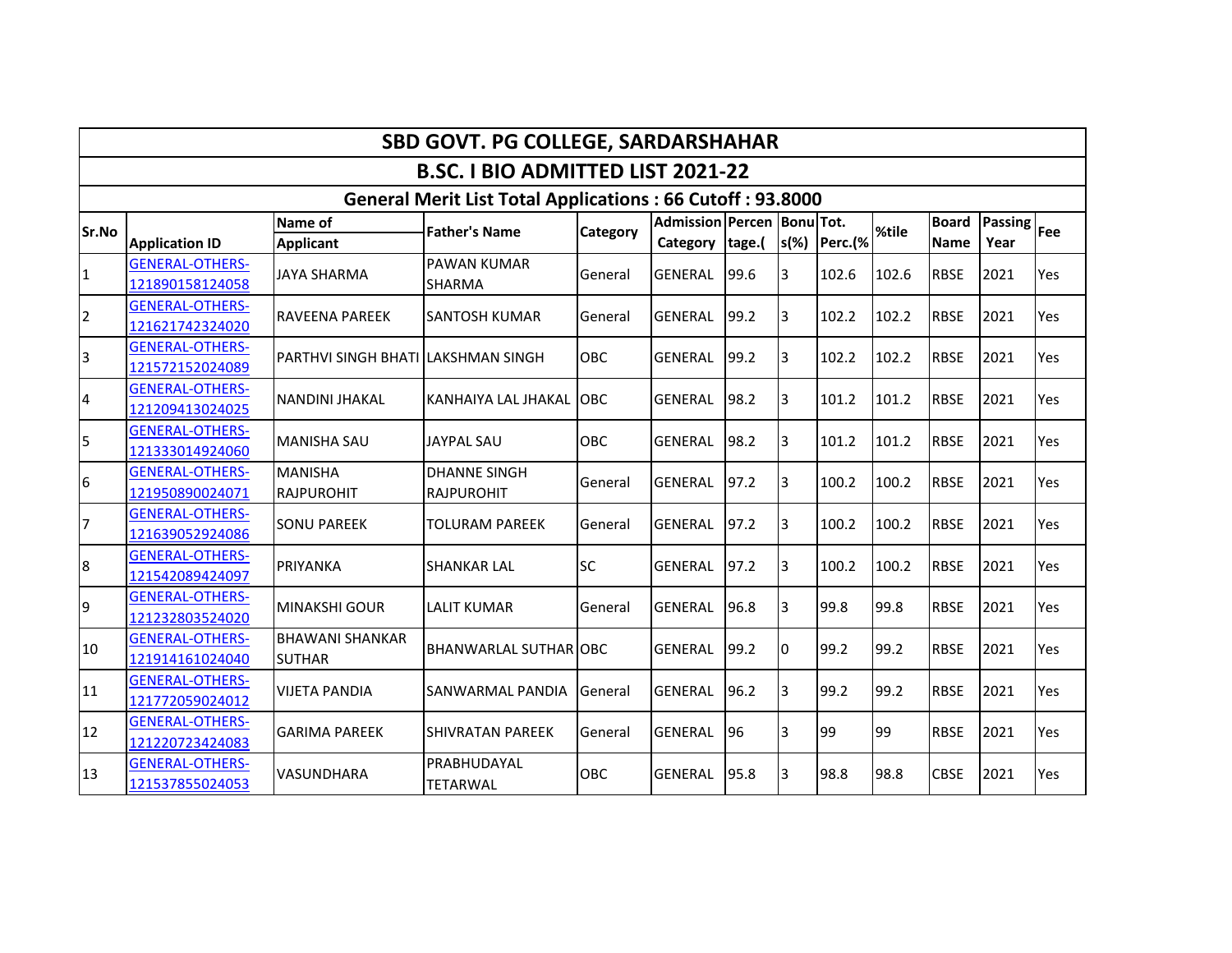| 14 | <b>GENERAL-OTHERS-</b><br>121726659524035 | <b>NISHA DADHICH</b>   | <b>MANGI LAL DADHICH</b>             | General    | <b>GENERAL</b> | 95.8 | 3  | 98.8 | 98.8 | <b>RBSE</b> | 2021 | Yes |
|----|-------------------------------------------|------------------------|--------------------------------------|------------|----------------|------|----|------|------|-------------|------|-----|
| 15 | <b>GENERAL-OTHERS-</b><br>121921591524036 | <b>BHAWANI SHANKAR</b> | <b>RAJENDRA KUMAR</b>                | General    | <b>GENERAL</b> | 98.6 | 10 | 98.6 | 98.6 | <b>RBSE</b> | 2021 | Yes |
| 16 | <b>GENERAL-OTHERS-</b><br>121573239824042 | <b>AYUSH CHOUDHARY</b> | <b>OMPRAKASH</b><br><b>CHOUDHARY</b> | <b>OBC</b> | <b>GENERAL</b> | 98.2 | IО | 98.2 | 98.2 | <b>RBSE</b> | 2021 | Yes |
| 17 | <b>GENERAL-OTHERS-</b><br>121201121024045 | <b>SONU SHEKHAWAT</b>  | <b>JAGDEV SINGH</b><br>SHEKHAWAT     | General    | <b>GENERAL</b> | 95.2 | l3 | 98.2 | 98.2 | <b>RBSE</b> | 2021 | Yes |
| 18 | <b>GENERAL-OTHERS-</b><br>121258386224087 | IRISHIKA BOHARA        | <b>SUNEEL KUMAR</b><br><b>BOHARA</b> | General    | <b>GENERAL</b> | 94.8 | 3  | 97.8 | 97.8 | <b>RBSE</b> | 2021 | Yes |
| 19 | <b>GENERAL-OTHERS-</b><br>121698387924090 | <b>PRIYA SUTHAR</b>    | DAYARAM SUTHAR                       | <b>OBC</b> | <b>GENERAL</b> | 94.8 | 3  | 97.8 | 97.8 | <b>RBSE</b> | 2021 | Yes |
| 20 | <b>GENERAL-OTHERS-</b><br>121725018124068 | RANJANA SAINI          | <b>RAKESH SAINI</b>                  | OBC        | <b>GENERAL</b> | 94.8 | l3 | 97.8 | 97.8 | <b>RBSE</b> | 2021 | Yes |
| 21 | <b>GENERAL-OTHERS-</b><br>121265701224057 | RADHIKA PAREEK         | TOLARAM                              | General    | <b>GENERAL</b> | 94.8 | 3  | 97.8 | 97.8 | <b>RBSE</b> | 2021 | Yes |
| 22 | <b>GENERAL-OTHERS-</b><br>121680703924048 | <b>VISHAL SAINI</b>    | <b>ANAND KUMAR SAINI</b>             | <b>OBC</b> | <b>GENERAL</b> | 97.2 | IО | 97.2 | 97.2 | <b>RBSE</b> | 2021 | Yes |
| 23 | <b>GENERAL-OTHERS-</b><br>121517799824040 | <b>VIDHA SUTHAR</b>    | <b>HARI NARAYAN</b>                  | General    | <b>GENERAL</b> | 94.2 | l3 | 97.2 | 97.2 | <b>RBSE</b> | 2021 | Yes |
| 24 | <b>GENERAL-OTHERS-</b><br>121172048124013 | <b>POONAM KASWAN</b>   | MAHAVEER PRASAD                      | <b>OBC</b> | <b>GENERAL</b> | 93.8 | 3  | 96.8 | 96.8 | <b>RBSE</b> | 2021 | Yes |
| 25 | <b>GENERAL-OTHERS-</b><br>121601926624029 | MANISHA CHARAN         | <b>NORTAN DAN CHARAN OBC</b>         |            | <b>GENERAL</b> | 93.8 | 3  | 96.8 | 96.8 | <b>RBSE</b> | 2021 | Yes |
| 26 | <b>GENERAL-OTHERS-</b><br>121639710624018 | <b>PINKI PAREEK</b>    | SHIVLAL PANDIYA                      | General    | <b>GENERAL</b> | 93.8 | 3  | 96.8 | 96.8 | <b>RBSE</b> | 2021 | Yes |
| 27 | <b>GENERAL-OTHERS-</b><br>121331511824091 | <b>RENU PAREEK</b>     | <b>BAJRANG LAL PAREEK</b>            | General    | <b>GENERAL</b> | 93.8 | l3 | 96.8 | 96.8 | <b>RBSE</b> | 2021 | Yes |
| 28 | <b>GENERAL-OTHERS-</b><br>121585582424029 | <b>MONIKA</b>          | <b>OM PRAKASH</b>                    | OBC        | <b>GENERAL</b> | 93.8 | l3 | 96.8 | 96.8 | <b>RBSE</b> | 2021 | Yes |
| 29 | <b>GENERAL-OTHERS-</b><br>121431847024072 | <b>RACHNA</b>          | <b>GIRDHARI LAL</b>                  | OBC        | <b>GENERAL</b> | 93.8 | 3  | 96.8 | 96.8 | <b>RBSE</b> | 2021 | Yes |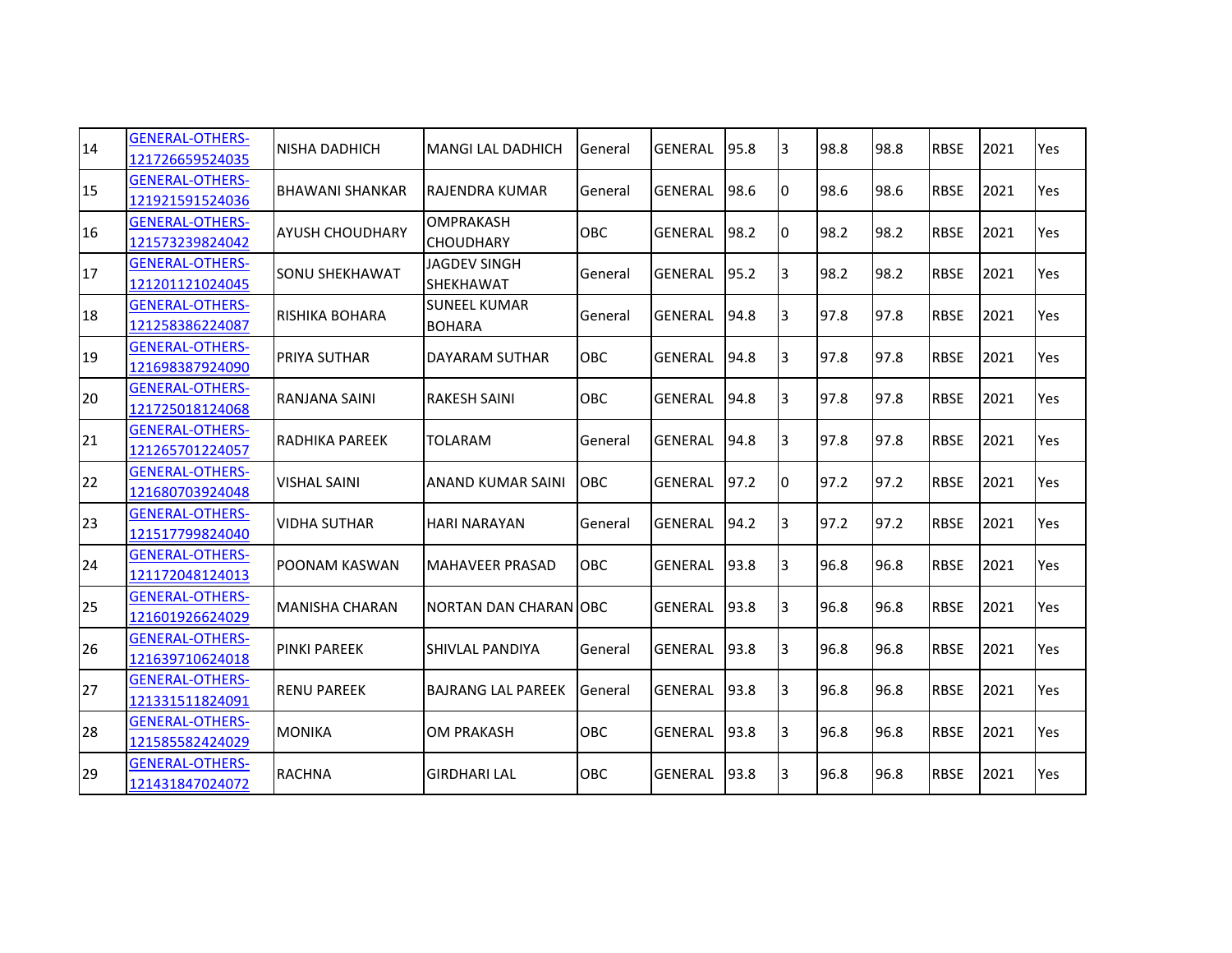| 30 | <b>GENERAL-OTHERS-</b><br>121176820824011 | <b>NANU MEGHWAL</b>                  | <b>MANGLA RAM</b><br>MEGHWAL         | <b>SC</b>  | <b>GENERAL</b> | 93.8 | 3  | 96.8 | 96.8 | <b>RBSE</b> | 2021 | Yes |
|----|-------------------------------------------|--------------------------------------|--------------------------------------|------------|----------------|------|----|------|------|-------------|------|-----|
| 31 | <b>GENERAL-OTHERS-</b><br>121147938024076 | <b>PREETY JANGIR</b>                 | <b>BHANWAR LAL JANGIR OBC</b>        |            | <b>GENERAL</b> | 93.4 | 3  | 96.4 | 96.4 | <b>RBSE</b> | 2021 | Yes |
| 32 | <b>GENERAL-OTHERS-</b><br>121806952024018 | <b>PRIYANKA SARAN</b>                | <b>RAJKUMAR SARAN</b>                | <b>OBC</b> | <b>GENERAL</b> | 93.4 | 3  | 96.4 | 96.4 | <b>RBSE</b> | 2021 | Yes |
| 33 | <b>GENERAL-OTHERS-</b><br>121283557424070 | <b>MONIKA SHARMA</b>                 | LAXMI NARAYAN                        | General    | <b>GENERAL</b> | 93.4 | 3  | 96.4 | 96.4 | <b>RBSE</b> | 2021 | Yes |
| 34 | <b>GENERAL-OTHERS-</b><br>121113437324088 | <b>SURESH KUMAR</b><br><b>JHORAD</b> | <b>SITA RAM</b>                      | OBC        | <b>GENERAL</b> | 96.2 | Iо | 96.2 | 96.2 | <b>RBSE</b> | 2021 | Yes |
| 35 | <b>GENERAL-OTHERS-</b><br>121335225324050 | <b>MANISH PRAJAPAT</b>               | RAJKARAN PRAJAPAT                    | <b>OBC</b> | <b>GENERAL</b> | 95.8 | Iо | 95.8 | 95.8 | <b>RBSE</b> | 2021 | Yes |
| 36 | <b>GENERAL-OTHERS-</b><br>121897711924084 | <b>YOGESH</b>                        | <b>SHARWAN KUMAR</b>                 | OBC        | <b>GENERAL</b> | 95.8 | 10 | 95.8 | 95.8 | <b>RBSE</b> | 2021 | Yes |
| 37 | <b>GENERAL-OTHERS-</b><br>121458459524060 | <b>RAMAVTAR</b>                      | <b>SANWAR MAL</b>                    | OBC        | <b>GENERAL</b> | 95.8 | Iо | 95.8 | 95.8 | <b>RBSE</b> | 2021 | Yes |
| 38 | <b>GENERAL-OTHERS-</b><br>121439842224064 | <b>MANOJ JAT</b>                     | <b>RAM NIRAN</b>                     | OBC        | <b>GENERAL</b> | 92.8 | 13 | 95.8 | 95.8 | <b>RBSE</b> | 2021 | Yes |
| 39 | <b>GENERAL-OTHERS-</b><br>121742343524093 | <b>MONIKA SAINI</b>                  | <b>ARJUN LAL SAINI</b>               | OBC        | <b>GENERAL</b> | 92.8 | 3  | 95.8 | 95.8 | <b>RBSE</b> | 2021 | Yes |
| 40 | General-Waiting-<br>121769488924013       | <b>VIDHYA PAREEK</b>                 | RAJENDRA PRASAD<br><b>PAREEK</b>     | General    | <b>GENERAL</b> | 92.6 | 3  | 95.6 | 95.6 | <b>RBSE</b> | 2021 | Yes |
| 41 | <b>OBC-OTHERS-</b><br>121543648024033     | <b>SAPNA SUTHAR</b>                  | <b>GOPI RAM SUTHAR</b>               | <b>OBC</b> | <b>GENERAL</b> | 92.4 | 3  | 95.4 | 95.4 | <b>RBSE</b> | 2021 | Yes |
| 42 | <b>OBC-OTHERS-</b><br>121661788624061     | <b>SHARDA JANGIR</b>                 | POONAM CHAND<br><b>JANGIR</b>        | OBC        | <b>GENERAL</b> | 92.4 | 13 | 95.4 | 95.4 | <b>RBSE</b> | 2021 | Yes |
| 43 | General-Waiting-<br>121157006724027       | <b>NEHA PAREEK</b>                   | <b>BHAIRARAM PAREEK</b>              | General    | <b>GENERAL</b> | 92.4 | 3  | 95.4 | 95.4 | <b>RBSE</b> | 2021 | Yes |
| 44 | General-Waiting-<br>121527372024060       | <b>POONAM PAREEK</b>                 | <b>SANJAY KUMAR</b><br><b>PAREEK</b> | General    | <b>GENERAL</b> | 92.4 | 13 | 95.4 | 95.4 | <b>RBSE</b> | 2021 | Yes |
| 45 | <b>EWS-OTHERS-</b><br>121229465724064     | <b>KOMAL</b>                         | PUNAM CHAND                          | General    | GENERAL        | 92.4 | 13 | 95.4 | 95.4 | <b>RBSE</b> | 2021 | Yes |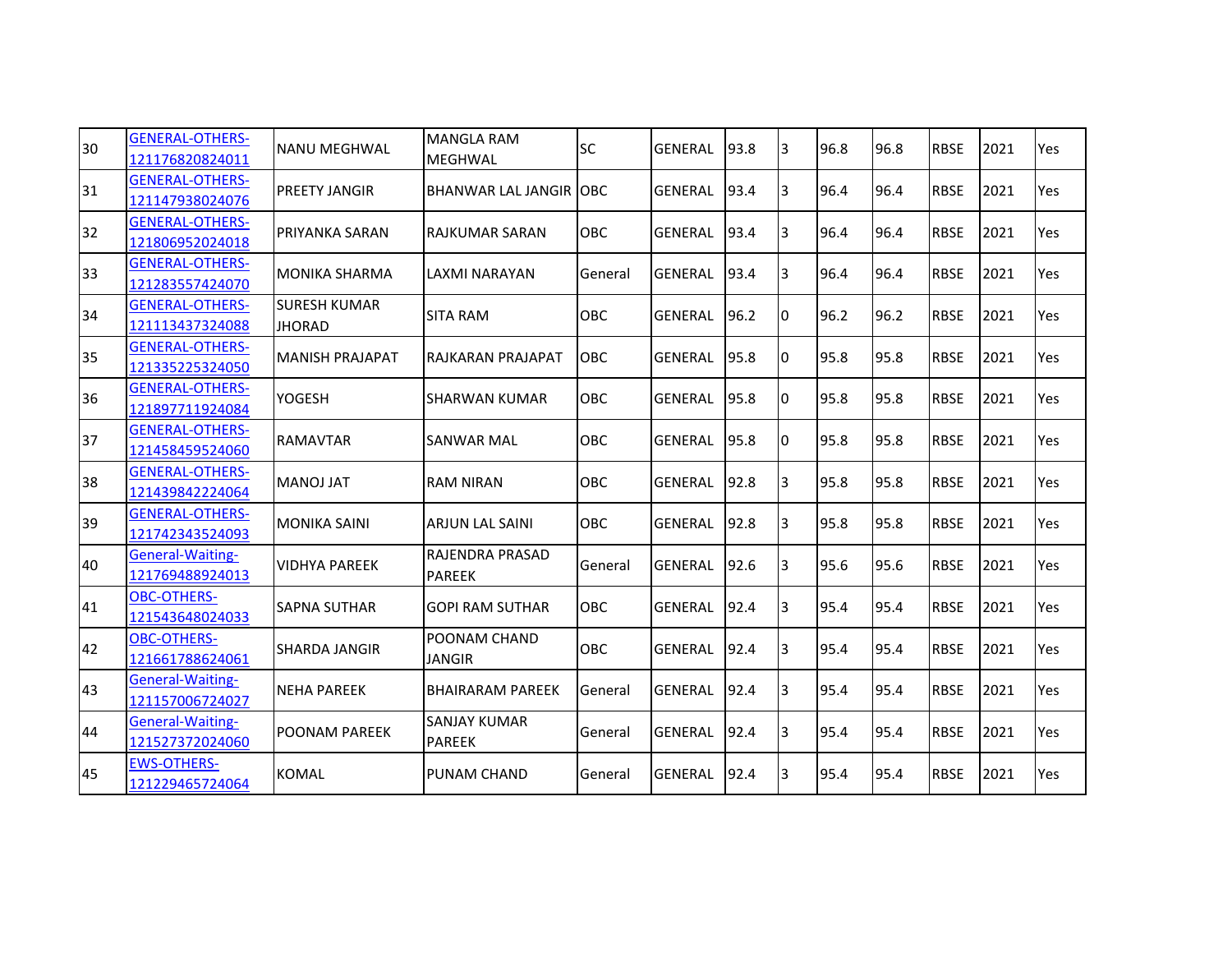| 46 | <b>OBC-OTHERS-</b><br>121540817024050      | <b>MONIKA SWAMI</b>    | <b>DHARM PAL SWAMI</b>                | OBC        | <b>GENERAL</b> | 92.4 | 3  | 95.4 | 95.4 | <b>RBSE</b> | 2021 | Yes |
|----|--------------------------------------------|------------------------|---------------------------------------|------------|----------------|------|----|------|------|-------------|------|-----|
| 47 | General-Waiting-<br>121575849824085        | <b>DHEERAJ SHARMA</b>  | <b>NEMARAM SHARMA</b>                 | General    | <b>GENERAL</b> | 95.2 | 0  | 95.2 | 95.2 | <b>RBSE</b> | 2021 | Yes |
| 48 | <b>OBC-OTHERS-</b><br>121427877224088      | <b>KALPANA</b>         | <b>KANHAIYA LAL</b>                   | OBC        | <b>GENERAL</b> | 92   | 3  | 95   | 95   | <b>RBSE</b> | 2021 | Yes |
| 49 | <b>OBC-OTHERS-</b><br>121663799724080      | <b>KAMALESH KUMAR</b>  | PURKHA RAM                            | OBC        | <b>GENERAL</b> | 94.8 | 10 | 94.8 | 94.8 | <b>RBSE</b> | 2021 | Yes |
| 50 | <b>OBC-OTHERS-</b><br>121278879024071      | <b>SONU SARAN</b>      | <b>MANI RAM SARAN</b>                 | <b>OBC</b> | <b>GENERAL</b> | 94.8 | 0  | 94.8 | 94.8 | <b>RBSE</b> | 2021 | Yes |
| 51 | <b>ST-OTHERS-</b><br>121585239424057       | DHAIRYA MEENA          | RAJENDRA KUMAR<br><b>MEENA</b>        | <b>ST</b>  | <b>GENERAL</b> | 94.8 | IО | 94.8 | 94.8 | <b>RBSE</b> | 2021 | Yes |
| 52 | <b>OBC-OTHERS-</b><br>121327628824054      | <b>MUBARIK BHATI</b>   | <b>MO FARUK BHATI</b>                 | OBC        | <b>GENERAL</b> | 94.8 | 10 | 94.8 | 94.8 | <b>RBSE</b> | 2021 | Yes |
| 53 | <b>OBC-OTHERS-</b><br>121388101824031      | gajanand sindhariya    | sitaram sindhariya                    | <b>OBC</b> | <b>GENERAL</b> | 94.8 | Iо | 94.8 | 94.8 | <b>RBSE</b> | 2021 | Yes |
| 54 | <b>OBC-OTHERS-</b><br>121241983624053      | <b>MAYA KUMARI</b>     | <b>CHUNNI LAL</b><br><b>KARWASARA</b> | OBC        | <b>GENERAL</b> | 91.8 | 3  | 94.8 | 94.8 | <b>RBSE</b> | 2021 | Yes |
| 55 | <b>OBC-OTHERS-</b><br>121527101224023      | DEENDAYAL RAO          | <b>SHIV BHAGWAN</b>                   | <b>OBC</b> | <b>GENERAL</b> | 94.4 | 10 | 94.4 | 94.4 | <b>RBSE</b> | 2021 | Yes |
| 56 | <b>OBC-OTHERS-</b><br>121887319824020      | <b>SUMIT KASWAN</b>    | <b>BUDH RAM</b>                       | OBC        | <b>GENERAL</b> | 94.4 | Iо | 94.4 | 94.4 | <b>RBSE</b> | 2021 | Yes |
| 57 | General-Waiting-<br>121382654024095        | <b>HARIOM PAREEK</b>   | SHREE BHAGWAN<br><b>PAREEK</b>        | General    | <b>GENERAL</b> | 94.4 | IО | 94.4 | 94.4 | <b>RBSE</b> | 2021 | Yes |
| 58 | <b>General-Waiting-</b><br>121136189624029 | <b>PRIYANKA KANWAR</b> | <b>VIKRAM SINGH</b>                   | General    | <b>GENERAL</b> | 91.4 | 3  | 94.4 | 94.4 | <b>RBSE</b> | 2021 | Yes |
| 59 | <b>EWS-OTHERS-</b><br>121848866124033      | <b>ANURADHA</b>        | <b>DEVILAL PAREEK</b>                 | General    | <b>GENERAL</b> | 91.4 | 3  | 94.4 | 94.4 | <b>RBSE</b> | 2021 | Yes |
| 60 | <b>SC-OTHERS-</b><br>121916502824074       | POOJA MEV              | <b>RAJURAM</b>                        | <b>SC</b>  | <b>GENERAL</b> | 91.4 | l3 | 94.4 | 94.4 | <b>RBSE</b> | 2021 | Yes |
| 61 | <b>General-Waiting-</b><br>121292327224098 | DIVYA SHARMA           | <b>SHYAM LAL SHARMA</b>               | General    | <b>GENERAL</b> | 91.4 | 3  | 94.4 | 94.4 | <b>RBSE</b> | 2021 | Yes |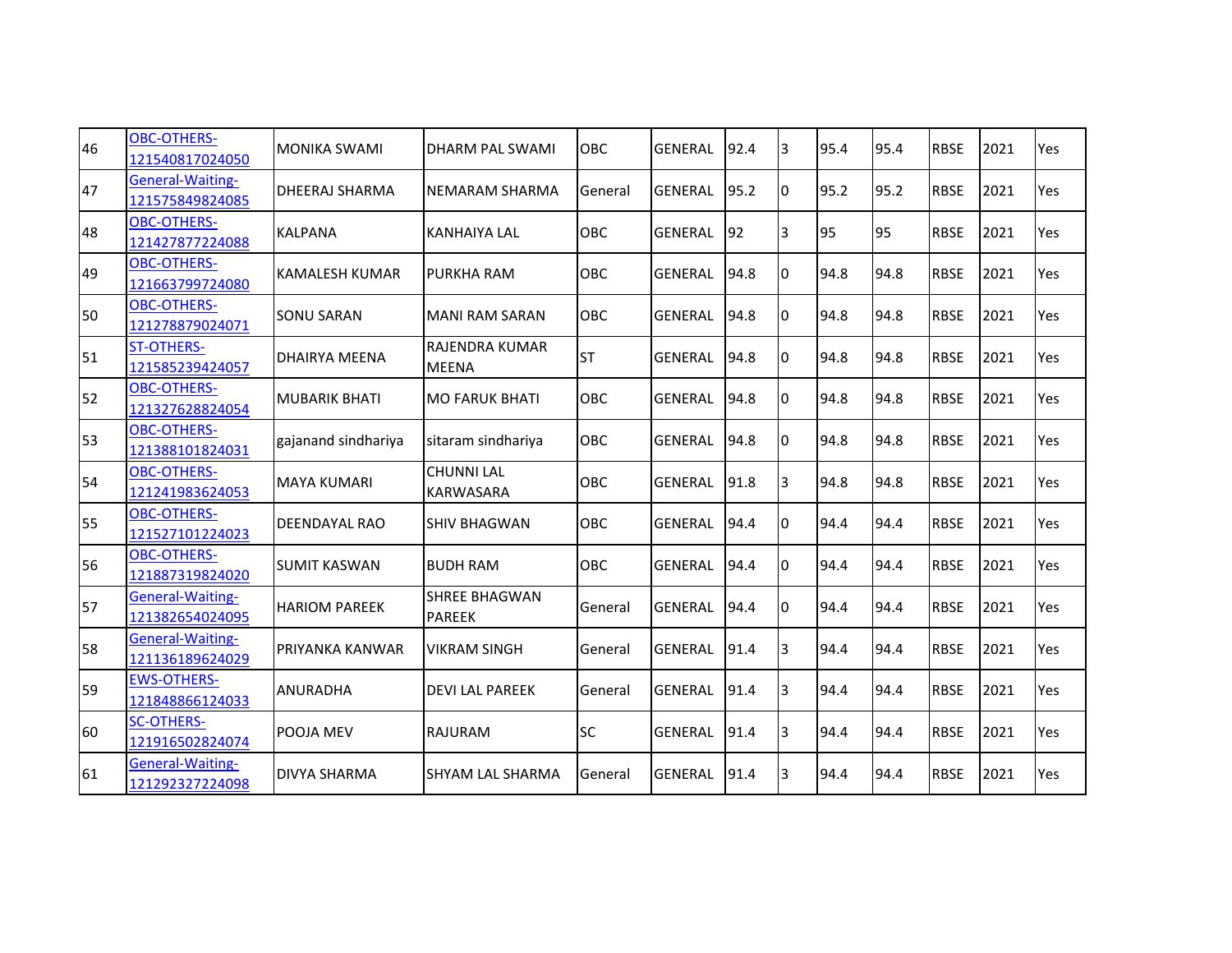| 62  | <b>OBC-OTHERS-</b><br>121393692624020 | <b>IGULAFSHA BANO</b>   | IASLAM ALI KILANIYAN               | <b>IOBC</b> | <b>IGENERAL</b> | 91.4  | 13 | 194.4 | 194.4      | <b>IRBSE</b> | 2021 | <b>Yes</b> |
|-----|---------------------------------------|-------------------------|------------------------------------|-------------|-----------------|-------|----|-------|------------|--------------|------|------------|
| 63  | <b>SC-OTHERS-</b><br>121252528624048  | <b>I</b> SUMAN MEGHWAL  | ISHYODAN RAM                       | lsc         | <b>IGENERAL</b> | 191.2 | 13 | 94.2  | 194.2      | <b>IRBSE</b> | 2021 | <b>Yes</b> |
| 64  | <b>OBC-OTHERS-</b><br>121236153624025 | <b>IEKTA TANWAR</b>     | <b>CHYANANMAL</b><br><b>TANWAR</b> | <b>OBC</b>  | <b>IGENERAL</b> | 91    | l3 | 194   | <b>194</b> | <b>IRBSE</b> | 2021 | <b>Yes</b> |
| 165 | <b>OBC-OTHERS-</b><br>121489939724025 | <b>ISUNITA PRAJAPAT</b> | IKISHAN LAL PRAJAPAT TOBC          |             | <b>IGENERAL</b> | 91    | l3 | 194   | 194        | <b>IRBSE</b> | 2021 | <b>Yes</b> |
| 66  | <b>OBC-OTHERS-</b><br>121774865424026 | <b>SUNIL KUMAR</b>      | <b>MADAN LAL</b>                   | ІОВС        | <b>IGENERAL</b> | 193.8 | 10 | 193.8 | 93.8       | <b>IRBSE</b> | 2021 | <b>Yes</b> |

|                |                                       |                               | <b>EWS Merit List Total Applications: 10 Cutoff: 79.0000</b> |                 |                                   |        |         |         |           |              |                               |            |
|----------------|---------------------------------------|-------------------------------|--------------------------------------------------------------|-----------------|-----------------------------------|--------|---------|---------|-----------|--------------|-------------------------------|------------|
| Sr.No          |                                       | Name of                       | <b>Father's Name</b>                                         | <b>Category</b> | <b>Admission Percen BonulTot.</b> |        |         |         | %tile     | <b>Board</b> | <b>Passing</b> <sub>Fee</sub> |            |
|                | <b>Application ID</b>                 | <b>Applicant</b>              |                                                              |                 | Category                          | tage.( | $s(\%)$ | Perc.(% |           | <b>Name</b>  | Year                          |            |
| $\mathbf{1}$   | <b>EWS-OTHERS-</b><br>121441745224079 | <b>KOMAL PAREEK</b>           | <b>SHISHPAL</b>                                              | General         | <b>EWS</b>                        | 89     | l3      | 192     | <b>92</b> | <b>RBSE</b>  | 2021                          | <b>Yes</b> |
| $\overline{2}$ | <b>EWS-OTHERS-</b><br>121306423624030 | <b>NIKHIL PAREEK</b>          | <b>VED PRAKASH PAREEK General</b>                            |                 | <b>EWS</b>                        | 90.4   | I٥      | 90.4    | 90.4      | <b>RBSE</b>  | 2021                          | Yes        |
| $\overline{3}$ | <b>EWS-OTHERS-</b><br>121584487224047 | <b>RAMNIWAS</b>               | <b>BHAGIRATH</b>                                             | General         | <b>EWS</b>                        | 190    | I0      | 190     | 190       | <b>RBSE</b>  | 2021                          | Yes        |
| $\overline{a}$ | <b>EWS-OTHERS-</b><br>121655739624056 | <b>ASHOK CHOTIYA</b>          | PARMANAND                                                    | General         | <b>EWS</b>                        | 190    | IО      | 190     | 190       | <b>RBSE</b>  | 2021                          | Yes        |
| 5              | <b>EWS-OTHERS-</b><br>121699342024027 | lVIKRAM SINGH                 | <b>REVANT SINGH</b>                                          | General         | <b>EWS</b>                        | 89.8   | I0      | 89.8    | 89.8      | <b>RBSE</b>  | 2021                          | <b>Yes</b> |
| 6              | <b>EWS-OTHERS-</b><br>121534805024049 | ARVND PAREEK                  | RAMANAND PAREEK                                              | General         | <b>EWS</b>                        | 189    | 10      | 189     | 89        | <b>RBSE</b>  | 2021                          | <b>Yes</b> |
| $\overline{7}$ | <b>EWS-OTHERS-</b><br>121702132324092 | IRAJYAWARDHAN<br><b>SINGH</b> | SATYAVEER SINGH                                              | General         | <b>EWS</b>                        | 85.2   | I0      | 85.2    | 85.2      | <b>RBSE</b>  | 2021                          | <b>Yes</b> |
| 8              | <b>EWS-OTHERS-</b><br>121133462424016 | KOMAL JOSHI                   | <b>BHANWAR LAL JOSHI</b>                                     | <b>General</b>  | <b>EWS</b>                        | 79.4   | l3      | 82.4    | 82.4      | <b>RBSE</b>  | 2021                          | Yes        |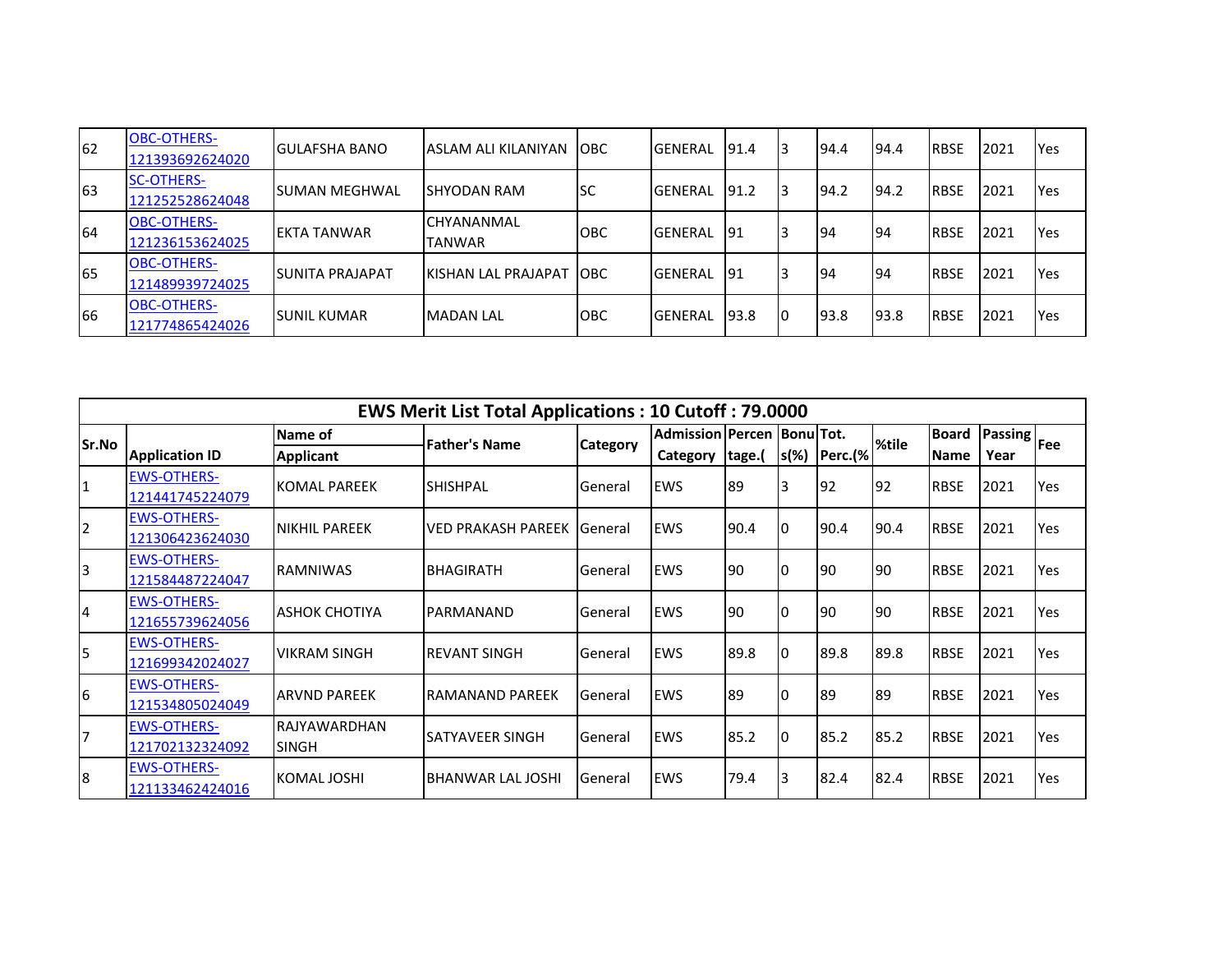| 19  | <b>EWS-Waiting-</b><br>121161813524060 | <b>MOHD BILAL</b>    | <b>INATHU GAURI</b>       | <b>I</b> General | lews | 81.8 | 181.8 | <b>81.8</b> | <b>IRBSE</b> | 2021  | <b>Yes</b> |
|-----|----------------------------------------|----------------------|---------------------------|------------------|------|------|-------|-------------|--------------|-------|------------|
| 110 | <b>EWS-Waiting-</b><br>121314617124089 | <b>IPOONAM JOSHI</b> | <b>IBHANWAR LAL JOSHI</b> | <b>I</b> General | lews | 176  | 79    | 179         | <b>RBSE</b>  | 12021 | <b>Yes</b> |

|                         |                                       |                                     | <b>OBC Merit List Total Applications: 36 Cutoff: 89.2000</b> |                 |                                        |           |         |         |       |                             |                                      |     |
|-------------------------|---------------------------------------|-------------------------------------|--------------------------------------------------------------|-----------------|----------------------------------------|-----------|---------|---------|-------|-----------------------------|--------------------------------------|-----|
| Sr.No                   | <b>Application ID</b>                 | Name of<br><b>Applicant</b>         | <b>Father's Name</b>                                         | <b>Category</b> | Admission Percen Bonu Tot.<br>Category | tage.(    | $s(\%)$ | Perc.(% | %tile | <b>Board</b><br><b>Name</b> | $\boxed{\text{Passing}}$ Fee<br>Year |     |
| $\mathbf{1}$            | <b>OBC-OTHERS-</b><br>121427858324012 | <b>SUNIL KUMAR</b>                  | <b>MUKHRAM SARAN</b>                                         | OBC             | OBC                                    | 93.8      | IО      | 93.8    | 93.8  | <b>RBSE</b>                 | 2021                                 | Yes |
| $\overline{2}$          | <b>OBC-OTHERS-</b><br>121847246724053 | <b>ASHOK KUMAR</b><br><b>SUTHAR</b> | PHUSA RAM SUTHAR                                             | <b>OBC</b>      | <b>OBC</b>                             | 93.4      | IО      | 93.4    | 93.4  | <b>RBSE</b>                 | 2021                                 | Yes |
| 3                       | <b>OBC-OTHERS-</b><br>121992915024085 | <b>MOHIT SONI</b>                   | <b>GOPAL SONI</b>                                            | OBC             | OBC                                    | 93.4      | IО      | 93.4    | 93.4  | <b>RBSE</b>                 | 2021                                 | Yes |
| $\overline{\mathbf{r}}$ | <b>OBC-OTHERS-</b><br>121443147824091 | <b>BITU</b>                         | <b>TULSI RAM PRAJAPAT</b>                                    | OBC             | OBC                                    | 93.2      | IО      | 93.2    | 93.2  | <b>RBSE</b>                 | 2021                                 | Yes |
| 5                       | <b>OBC-OTHERS-</b><br>121259587324093 | <b>KOMAL SAINI</b>                  | <b>RAMNIWAS SAINI</b>                                        | OBC             | <b>OBC</b>                             | <b>90</b> | I3      | 93      | 93    | <b>RBSE</b>                 | 2021                                 | Yes |
| 6                       | OBC-OTHERS-<br>121847375224067        | POONAM PRAJAPAT                     | <b>GANESH KUMAR</b>                                          | <b>OBC</b>      | <b>OBC</b>                             | 90        | I3      | 93      | 93    | <b>RBSE</b>                 | 2021                                 | Yes |
| $\overline{7}$          | <b>OBC-OTHERS-</b><br>121648029424050 | <b>CHHOTU</b>                       | <b>HARI RAM</b>                                              | OBC             | OBC                                    | 90        | IЗ      | 93      | 93    | <b>RBSE</b>                 | 2021                                 | Yes |
| 8                       | <b>OBC-OTHERS-</b><br>121950408524044 | <b>TINA PRAJAPAT</b>                | <b>DEVANAND</b>                                              | <b>OBC</b>      | OBC                                    | <b>90</b> | l3      | 93      | 93    | <b>RBSE</b>                 | 2021                                 | Yes |
| 9                       | <b>OBC-OTHERS-</b><br>121689899224043 | <b>SANJU SARAN</b>                  | <b>GOPIRAM SARAN</b>                                         | OBC             | OBC                                    | 90        | I3      | 93      | 93    | <b>RBSE</b>                 | 2021                                 | Yes |
| 10                      | <b>OBC-OTHERS-</b><br>121898713524092 | <b>MANOJ SIHAG</b>                  | <b>BANWARI LAL SIHAG</b>                                     | <b>OBC</b>      | <b>OBC</b>                             | 92.8      | IО      | 92.8    | 92.8  | <b>RBSE</b>                 | 2021                                 | Yes |
| 11                      | General-Waiting-<br>121676056024097   | <b>MAYA SARAN</b>                   | <b>NAND RAM</b>                                              | OBC             | OBC                                    | 89.6      | IЗ      | 92.6    | 92.6  | <b>RBSE</b>                 | 2021                                 | Yes |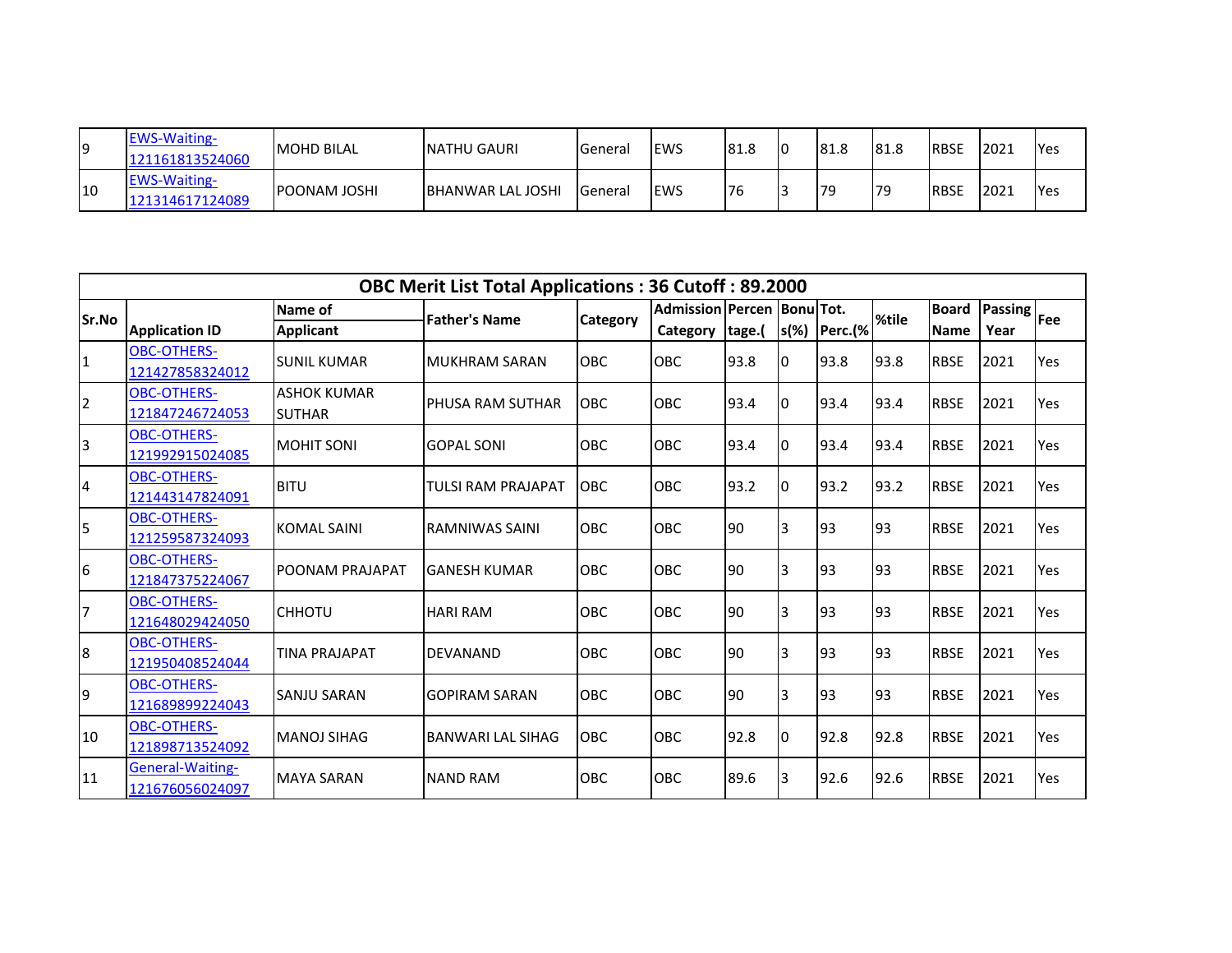| 12 | General-Waiting-<br>121533193324000        | PUNAM MAHIYA           | <b>MOHAN RAM</b>                        | OBC        | OBC | 89.6 | 3              | 92.6 | 92.6 | <b>RBSE</b> | 2021 | Yes |
|----|--------------------------------------------|------------------------|-----------------------------------------|------------|-----|------|----------------|------|------|-------------|------|-----|
| 13 | General-Waiting-<br>121752528124046        | <b>GUNJAN PRAJAPAT</b> | <b>GIRDHARI LAL</b><br>PRAJAPAT         | OBC        | OBC | 89.6 | $\overline{3}$ | 92.6 | 92.6 | <b>RBSE</b> | 2021 | Yes |
| 14 | General-Waiting-<br>121777807424098        | <b>VIMLESH</b>         | <b>MANGI LAL NAI</b>                    | OBC        | OBC | 92.4 | Iо             | 92.4 | 92.4 | <b>RBSE</b> | 2021 | Yes |
| 15 | General-Waiting-<br>121959349424021        | <b>SARITA</b>          | <b>SOMVEER</b>                          | <b>OBC</b> | OBC | 89.4 | 3              | 92.4 | 92.4 | <b>RBSE</b> | 2021 | Yes |
| 16 | General-Waiting-<br>121447342824078        | <b>VIKAS SWAMI</b>     | <b>CHANDAN MAL</b><br><b>SWAMI</b>      | <b>OBC</b> | OBC | 92.2 | Iо             | 92.2 | 92.2 | <b>RBSE</b> | 2021 | Yes |
| 17 | General-Waiting-<br>121926912624028        | <b>VIKASH</b>          | <b>SOHAN LAL KHICHAR</b>                | <b>OBC</b> | OBC | 92.2 | Iо             | 92.2 | 92.2 | <b>RBSE</b> | 2021 | Yes |
| 18 | General-Waiting-<br>121755709224075        | <b>RAM MURTI</b>       | <b>GORISHANKAR</b>                      | <b>OBC</b> | OBC | 89   | 3              | 92   | 92   | <b>RBSE</b> | 2021 | Yes |
| 19 | General-Waiting-<br>121100067024088        | <b>VICKY PRAJAPAT</b>  | <b>SAJJAN KUMAR</b><br>PRAJAPAT         | OBC        | OBC | 91.4 | Iо             | 91.4 | 91.4 | <b>RBSE</b> | 2021 | Yes |
| 20 | General-Waiting-<br>121455570024090        | <b>DIVYANSHU</b>       | <b>RAJESH SAINI</b>                     | OBC        | OBC | 91.4 | Iо             | 91.4 | 91.4 | <b>RBSE</b> | 2021 | Yes |
| 21 | General-Waiting-<br>121456412524069        | <b>ABDUL SISODIYA</b>  | <b>NAWAB ALI</b>                        | OBC        | OBC | 91.2 | 10             | 91.2 | 91.2 | <b>RBSE</b> | 2021 | Yes |
| 22 | General-Waiting-<br>121612387524087        | <b>ANIL KUMAR</b>      | <b>KAILASH CHANDRA</b><br><b>BHARTI</b> | OBC        | OBC | 91.2 | Iо             | 91.2 | 91.2 | <b>RBSE</b> | 2021 | Yes |
| 23 | General-Waiting-<br>121957924124018        | <b>SUMAN NAI</b>       | <b>BABU LAL NAI</b>                     | OBC        | OBC | 88   | 3              | 91   | 91   | <b>RBSE</b> | 2021 | Yes |
| 24 | <b>General-Waiting-</b><br>121898860024050 | <b>REKHA PRAJAPAT</b>  | <b>JAGDISH PRASAD</b>                   | OBC        | OBC | 87.6 | 3              | 90.6 | 90.6 | <b>RBSE</b> | 2021 | Yes |
| 25 | General-Waiting-<br>121292866224055        | <b>VINOD KUMAR</b>     | <b>SHISH PAL</b>                        | <b>OBC</b> | OBC | 87.6 | 3              | 90.6 | 90.6 | <b>RBSE</b> | 2021 | Yes |
| 26 | General-Waiting-<br>121553148324048        | <b>BANAWARI LAL</b>    | SATYAPAL POONIA                         | OBC        | OBC | 90.4 | Iо             | 90.4 | 90.4 | <b>RBSE</b> | 2021 | Yes |
| 27 | General-Waiting-<br>121917272724055        | <b>SARITA</b>          | <b>MANIRAM</b>                          | OBC        | OBC | 87.4 | l3             | 90.4 | 90.4 | <b>RBSE</b> | 2021 | Yes |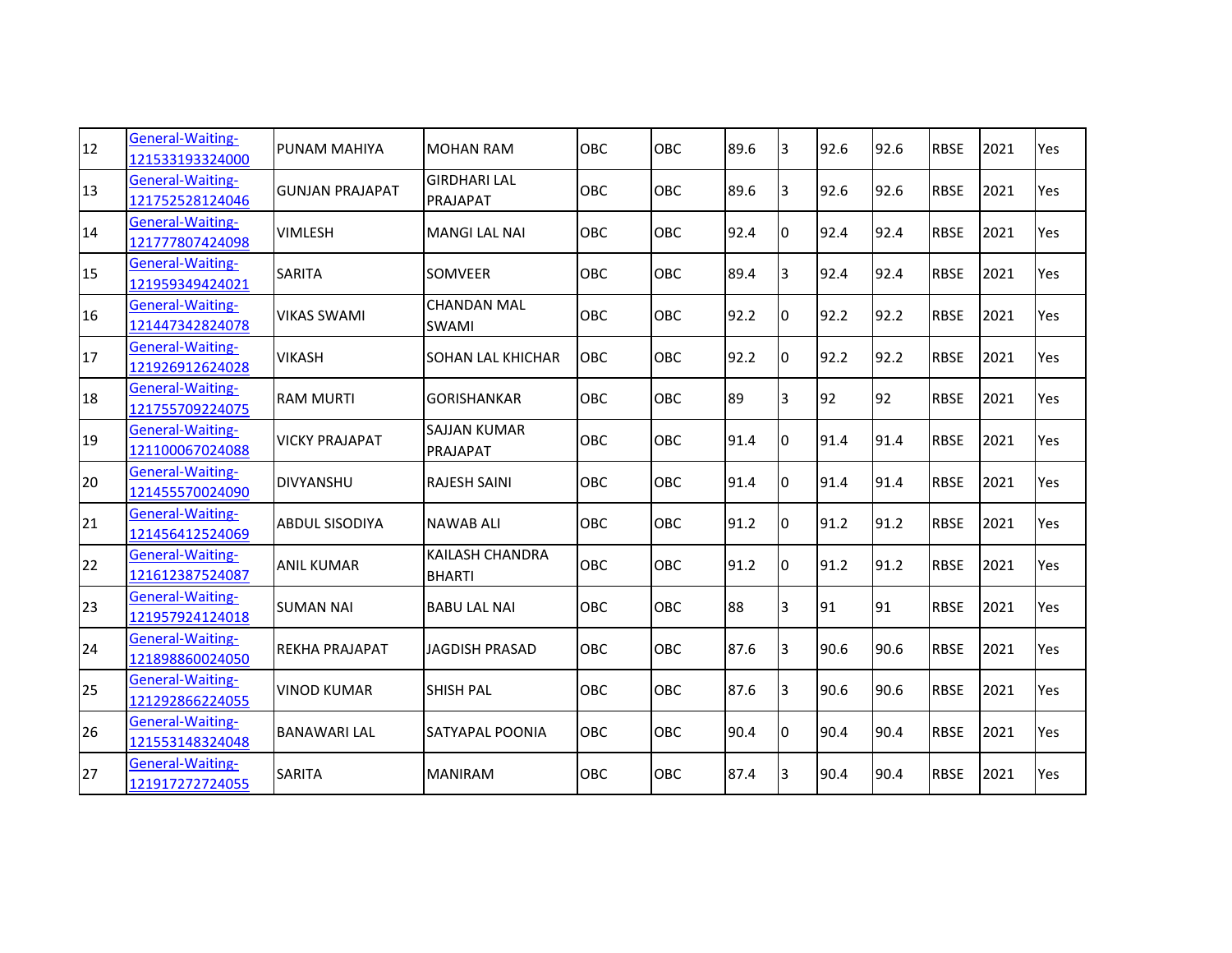| 28  | <b>General-Waiting-</b><br>121444080324023 | KISAN NATH                           | <b>GANESH NATH</b>      | <b>OBC</b> | <b>OBC</b> | 90.2 | IО | 90.2 | 90.2 | <b>RBSE</b> | 2021 | Yes |
|-----|--------------------------------------------|--------------------------------------|-------------------------|------------|------------|------|----|------|------|-------------|------|-----|
| 29  | <b>General-Waiting-</b><br>121283701024000 | RAJBALA GANDAS                       | DHANNA RAM              | <b>OBC</b> | <b>OBC</b> | 87.2 | l3 | 90.2 | 90.2 | <b>RBSE</b> | 2021 | Yes |
| 30  | General-Waiting-<br>121390874424025        | <b>ANITA SWAMI</b>                   | <b>RATI RAM</b>         | <b>OBC</b> | <b>OBC</b> | 87.2 | I3 | 90.2 | 90.2 | <b>RBSE</b> | 2021 | Yes |
| 31  | <b>General-Waiting-</b><br>121566582224020 | <b>BABU LAL SARAN</b>                | <b>DAULAT RAM SARAN</b> | <b>OBC</b> | <b>OBC</b> | 190  | 10 | 190  | 190  | <b>RBSE</b> | 2021 | Yes |
| 32  | General-Waiting-<br>121562873524062        | <b>SAMEER QURESHI</b>                | <b>MO YASIN QURESHI</b> | <b>OBC</b> | <b>OBC</b> | 190  |    | 190  | 190  | <b>RBSE</b> | 2021 | Yes |
| 33  | <b>General-Waiting-</b><br>121885134424057 | <b>MANISH KUMAR</b><br><b>POONIA</b> | <b>KAPOOR SINGH</b>     | <b>OBC</b> | <b>OBC</b> | 89.8 |    | 89.8 | 89.8 | <b>RBSE</b> | 2021 | Yes |
| 34  | <b>General-Waiting-</b><br>121508062024076 | <b>PAYAL PRAJAPAT</b>                | <b>BAJRANG LAL</b>      | <b>OBC</b> | <b>OBC</b> | 86.6 | 13 | 89.6 | 89.6 | <b>RBSE</b> | 2021 | Yes |
| 35  | <b>General-Waiting-</b><br>121430902224092 | <b>PRIYANKA BHATI</b>                | SOHAN SINGH             | <b>OBC</b> | <b>OBC</b> | 86.4 | l3 | 89.4 | 89.4 | <b>RBSE</b> | 2019 | Yes |
| 136 | <b>General-Waiting-</b><br>121410097524044 | <b>NARESH KUMAR</b>                  | PEMA RAM                | <b>OBC</b> | <b>OBC</b> | 89.2 |    | 89.2 | 89.2 | <b>RBSE</b> | 2021 | Yes |

|       |                                      |                             | SC Merit List Total Applications: 28 Cutoff: 81.2000 |                 |                                   |        |         |         |       |              |                   |            |
|-------|--------------------------------------|-----------------------------|------------------------------------------------------|-----------------|-----------------------------------|--------|---------|---------|-------|--------------|-------------------|------------|
| Sr.No |                                      | Name of                     | <b>Father's Name</b>                                 | <b>Category</b> | <b>Admission Percen BonulTot.</b> |        |         |         | %tile | <b>Board</b> | u   Passing   Fee |            |
|       | <b>Application ID</b>                | <b>Applicant</b>            |                                                      |                 | Category                          | tage.( | $s(\%)$ | Perc.(% |       | <b>IName</b> | Year              |            |
| 1     | <b>SC-OTHERS-</b><br>121275435424070 | <b>ISUMAN CHAUHAN</b>       | IBANVARI LAL                                         | lsc             | <b>SC</b>                         | 190    | l3      | 93      | 193   | <b>RBSE</b>  | 2021              | <b>Yes</b> |
| 2     | <b>SC-OTHERS-</b><br>121407921524037 | <b>SONU MEV</b>             | <b>NANDRAM MEV</b>                                   | lsc             | lsc                               | 89.6   | l3      | 92.6    | 92.6  | <b>RBSE</b>  | 2021              | <b>Yes</b> |
| 3     | <b>SC-OTHERS-</b><br>121950671224096 | <b>OMPRAKASH</b><br>MEGHWAL | IDEVILAL MEGHWAL                                     | lsc             | lsc                               | 92.4   | I٥      | 92.4    | 92.4  | <b>RBSE</b>  | 2021              | <b>Yes</b> |
| 14    | <b>SC-OTHERS-</b><br>121119763024020 | <b>ISHIKA</b>               | IRAKESH KUMAR<br><b>MOCHI</b>                        | <b>SC</b>       | lsc                               | 89     |         | 92      | 192   | <b>RBSE</b>  | 2021              | <b>Yes</b> |
| 5     | <b>SC-OTHERS-</b><br>121171992224089 | <b>IMAYA MEGHWAL</b>        | <b>IMAHENDRA KUMAR</b>                               | Isc             | <b>SC</b>                         | 89     | ıз      | 92      | 192   | <b>RBSE</b>  | 2021              | Yes        |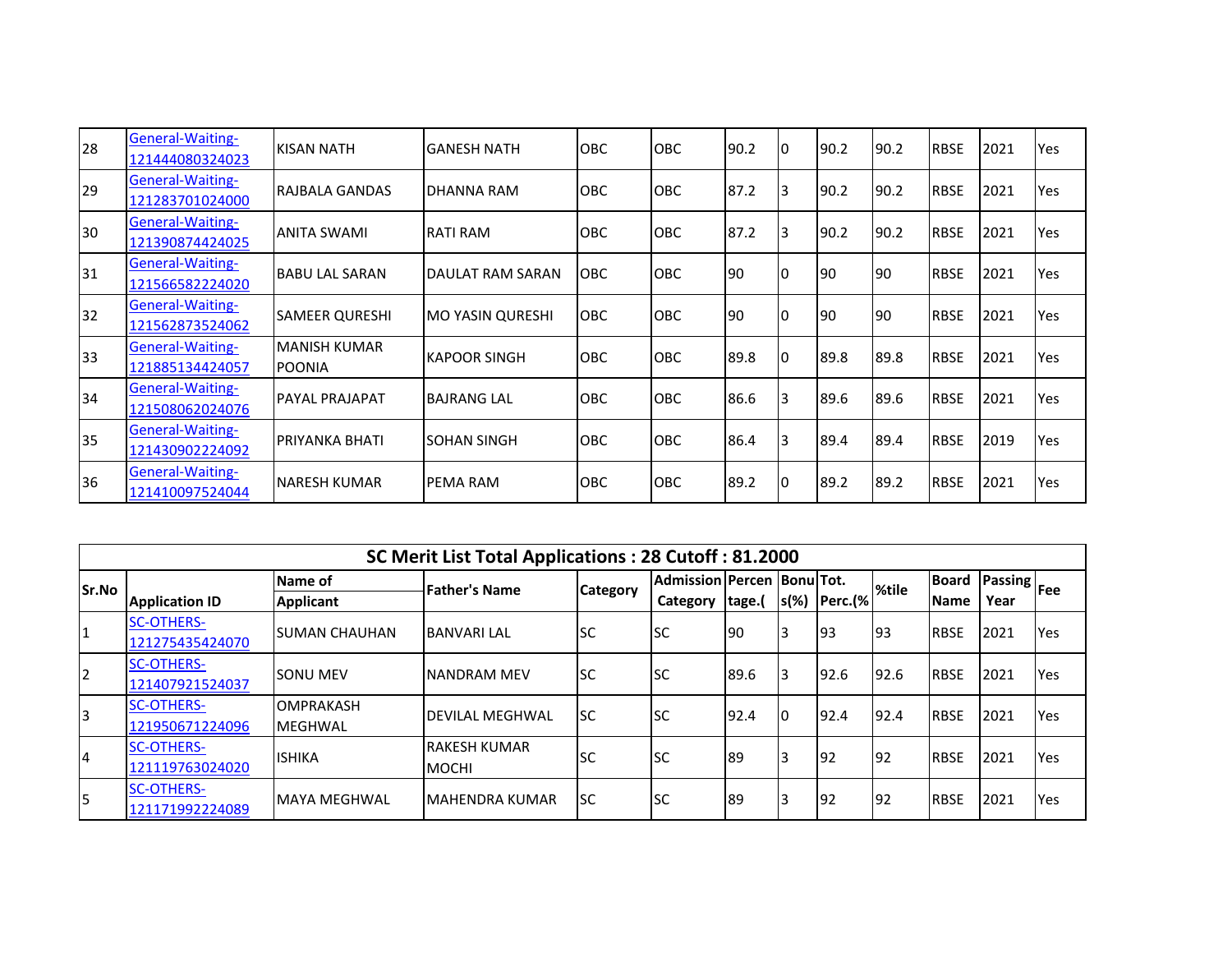| $\sqrt{6}$       | <b>SC-OTHERS-</b><br>121656245424080 | <b>BHAWANA</b>                           | <b>BHAJAN LAL KALWA</b>             | <b>SC</b>  | <b>SC</b> | 88.6 | 3  | 91.6 | 91.6 | <b>RBSE</b> | 2021 | Yes |
|------------------|--------------------------------------|------------------------------------------|-------------------------------------|------------|-----------|------|----|------|------|-------------|------|-----|
| 7                | <b>SC-OTHERS-</b><br>121898645924021 | MAHENDRA KUMAR                           | KANARAM MEGHWAL                     | <b>ISC</b> | <b>SC</b> | 91.2 | Iо | 91.2 | 91.2 | <b>RBSE</b> | 2021 | Yes |
| $\boldsymbol{8}$ | <b>SC-OTHERS-</b><br>121289266124049 | <b>KHUSHBOO</b><br><b>IMEGHWAL</b>       | <b>RAJURAM</b>                      | <b>SC</b>  | <b>SC</b> | 88   | 3  | 91   | 91   | <b>RBSE</b> | 2021 | Yes |
| 9                | <b>SC-OTHERS-</b><br>121604001924033 | <b>PRADEEP KUMAR</b><br>MEGHWAL          | <b>DEVILAL MEGHWAL</b>              | <b>SC</b>  | <b>SC</b> | 90.8 | Iо | 90.8 | 90.8 | <b>RBSE</b> | 2021 | Yes |
| 10               | <b>SC-OTHERS-</b><br>121454200824019 | <b>NIRMLA</b>                            | <b>MUNNI RAM</b>                    | <b>SC</b>  | <b>SC</b> | 87.6 | 3  | 90.6 | 90.6 | <b>RBSE</b> | 2021 | Yes |
| 11               | <b>SC-OTHERS-</b><br>121632379424083 | <b>SUNIL KUMAR BEGAR</b>                 | <b>TUGNA RAM</b>                    | <b>SC</b>  | <b>SC</b> | 90   | Iо | 90   | 90   | <b>RBSE</b> | 2021 | Yes |
| 12               | <b>SC-OTHERS-</b><br>121183914324094 | <b>VIRENDRA MEGHWAL</b>                  | <b>JAGDISH PRASAD</b>               | <b>SC</b>  | <b>SC</b> | 89.2 | Iо | 89.2 | 89.2 | <b>RBSE</b> | 2021 | Yes |
| 13               | <b>SC-OTHERS-</b><br>121884072724080 | <b>CHANDRA PRAKASH</b><br><b>MEGHWAL</b> | RANJIT KUMAR<br><b>MEGHWAL</b>      | <b>SC</b>  | <b>SC</b> | 89.2 | Iо | 89.2 | 89.2 | <b>RBSE</b> | 2021 | Yes |
| 14               | <b>SC-OTHERS-</b><br>121145984024020 | <b>SURENDRA</b>                          | <b>MALA RAM</b>                     | <b>SC</b>  | <b>SC</b> | 89   | Iо | 89   | 89   | <b>RBSE</b> | 2021 | Yes |
| 15               | <b>SC-OTHERS-</b><br>121494591024036 | <b>SHEELA MEGHWAL</b>                    | SATYANARAYAN<br><b>MEGHWAL</b>      | <b>SC</b>  | <b>SC</b> | 85.6 | 13 | 88.6 | 88.6 | <b>RBSE</b> | 2021 | Yes |
| 16               | <b>SC-OTHERS-</b><br>121901148724036 | <b>PRAVEEN MEV</b>                       | RADHESHYAM MEV                      | <b>SC</b>  | <b>SC</b> | 88   | Iо | 88   | 88   | <b>RBSE</b> | 2021 | Yes |
| 17               | <b>SC-OTHERS-</b><br>121828690224010 | <b>JAGDISH PRASAD</b>                    | MANGILAL MEGHWAL SC                 |            | <b>SC</b> | 87.8 | Iо | 87.8 | 87.8 | <b>RBSE</b> | 2021 | Yes |
| 18               | <b>SC-OTHERS-</b><br>121763544524027 | JEEVRAJ MEGHWAL                          | <b>RAMCHANDRA</b><br><b>MEGHWAL</b> | <b>SC</b>  | <b>SC</b> | 86.8 | Iо | 86.8 | 86.8 | <b>RBSE</b> | 2021 | Yes |
| 19               | <b>SC-OTHERS-</b><br>121680749224030 | IRAJVEER KALWA                           | KALU RAM KALWA                      | <b>SC</b>  | <b>SC</b> | 85.2 | Iо | 85.2 | 85.2 | <b>RBSE</b> | 2021 | Yes |
| 20               | <b>SC-OTHERS-</b><br>121724159724032 | <b>KESHAV KHEDIWAL</b>                   | PRADEEP KUMAR<br><b>KHEDIWAL</b>    | <b>SC</b>  | <b>SC</b> | 84.6 | Iо | 84.6 | 84.6 | <b>RBSE</b> | 2020 | Yes |
| 21               | <b>SC-OTHERS-</b><br>121353891924043 | <b>BADAL PRAKASH</b>                     | OM PRAKASH SALWAN SC                |            | lsc       | 84.6 | 10 | 84.6 | 84.6 | <b>RBSE</b> | 2021 | Yes |